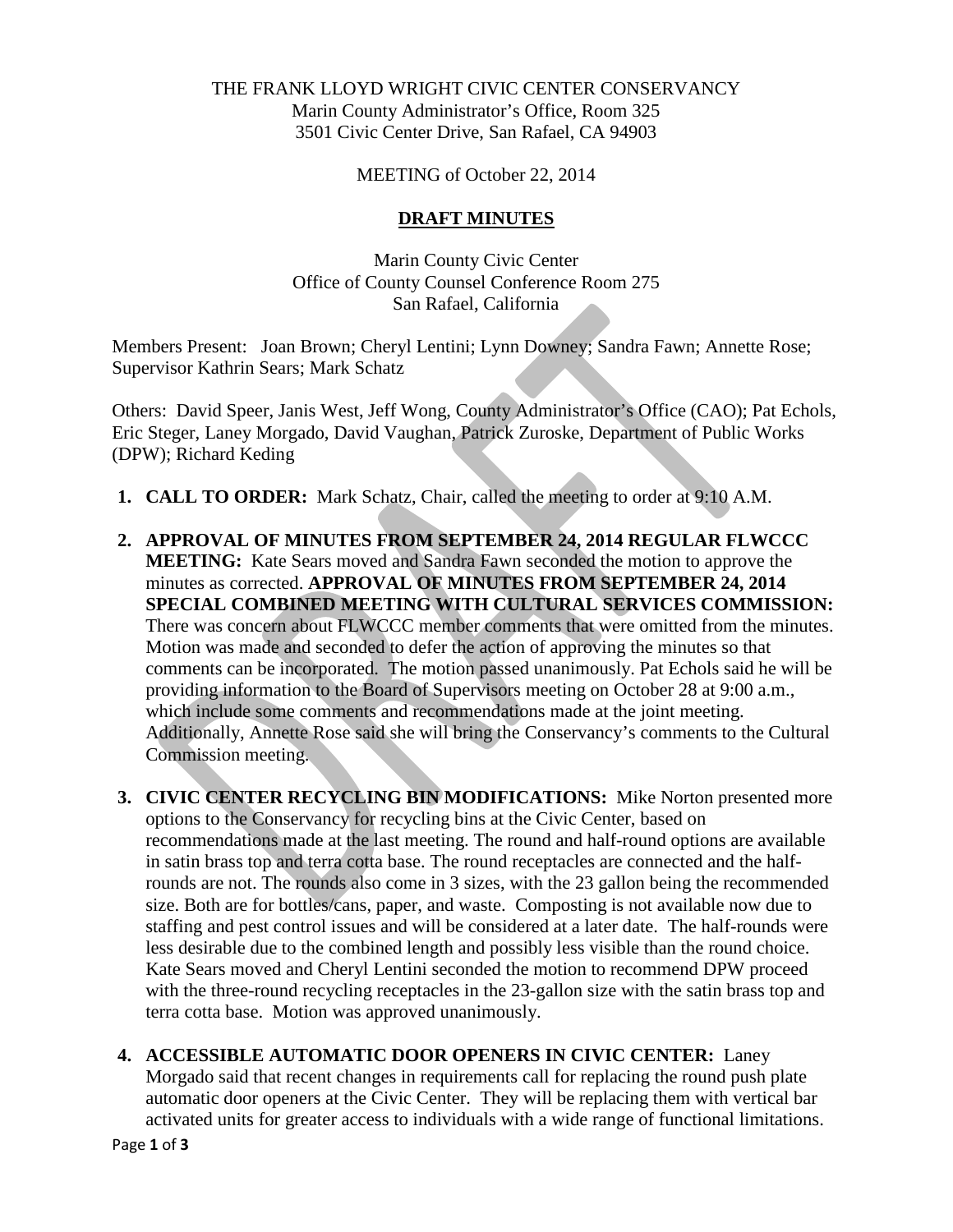She recommended the Ingress'r brand that will allow activation from any approach and height level. Finishes include a complementary satin brass finish. Kate Sears moved and Sandra Fawn seconded the motion to recommend the vertical push plate in the satin brass finish as recommended. Motion was approved unanimously.

- **5. COUNTY COUNSEL ENTRANCE SECURITY ENHANCEMENTS:** Jeff Wong showed the group where the security enhancements would be that he had presented at the last meeting. The Conservancy's recommendations were implemented into the design. The mail slot was moved to the right and will be the full length of the panel; the clear glass is fine with County Counsel. The Conservancy recommended enhanced lighting in the entrance at 270 and 275 and better utilization of the empty space. County Counsel is in discussion regarding this request; it was noted other factors must be considered such as the elevator, the IST training room, and the door entering Probation. Joan Brown moved and Sandra Fawn seconded the motion to accept the modified design. It was also moved, seconded and approved that there be a review of the space in the entrance at 270 for better utilization of space. Motions passed unanimously.
- **6. BICYCLE PARKING AT CIVIC CENTER:** Pat Echols and Pat Zuroske asked the Conservancy if there was interested in exploring electronic bicycle lockers at the Civic Center as part of a grant application that would fund \$2,500 per locker. They will be submitting an application for the SMART plaza. The deadline is December 8 for applications. Potential locker locations at the Civic Center to add more lockers for use include: the existing semi-circle at the south arch, the flat area on the south side of the center arch, landscaped area between center and north arches-grand jury parking, and landscaped area between center and north arches-employee parking area. Frank Lloyd Wright's original design included bike racks but they are less feasible now and perhaps can be enhanced to be utilized for the public. The lockers are 6' in length and 20' of space needs to be available. The possible sites were discussed and none were recommended by the Conservancy for the lockers. Pat Echols will review options for other bicycle parking/storage, including possible space indoors that will not necessarily be lockers.
- **7. FLW FOUNDATION TOUR FROM SPETEMBER 25 DEBRIEF:** Sandra Fawn and Joan Brown reported the tour for the Frank Lloyd Wright National Foundation went very well. Joan Brown, Bill Schwarz and James Allen led the tour. Refreshments were served following the tour. Participants received a poster of the Civic Center and seemed very pleased with everything. An architectural writer was on the tour and wrote an article on it for an Italian magazine.
- **8. DISCUSSION OF NOVEMBER 26 AND DECEMBER 24 MEETING DATES:** David Speer announced the presentation of the Agricultural Commission of Marin regarding the Farmers' Market and suggested a joint meeting on December 17 with the Cultural Services Commission in lieu of the November and December meetings. The regular meeting time would be at 9:00 and the joint meeting at 10:30. Mr. Speer will collaborate with the Cultural Services Commission and will send updated information to members.

## **9. MEMBER ITEMS FOR UPDATES AND FUTURE AGENDAS:**

A. Sandra Fawn noted the Civic Center Post Office has installed a wall divider in the lobby, which is where the globe would be placed. She inquired if the County had approved this. David Speer said he will look into this and report back to the Conservancy.